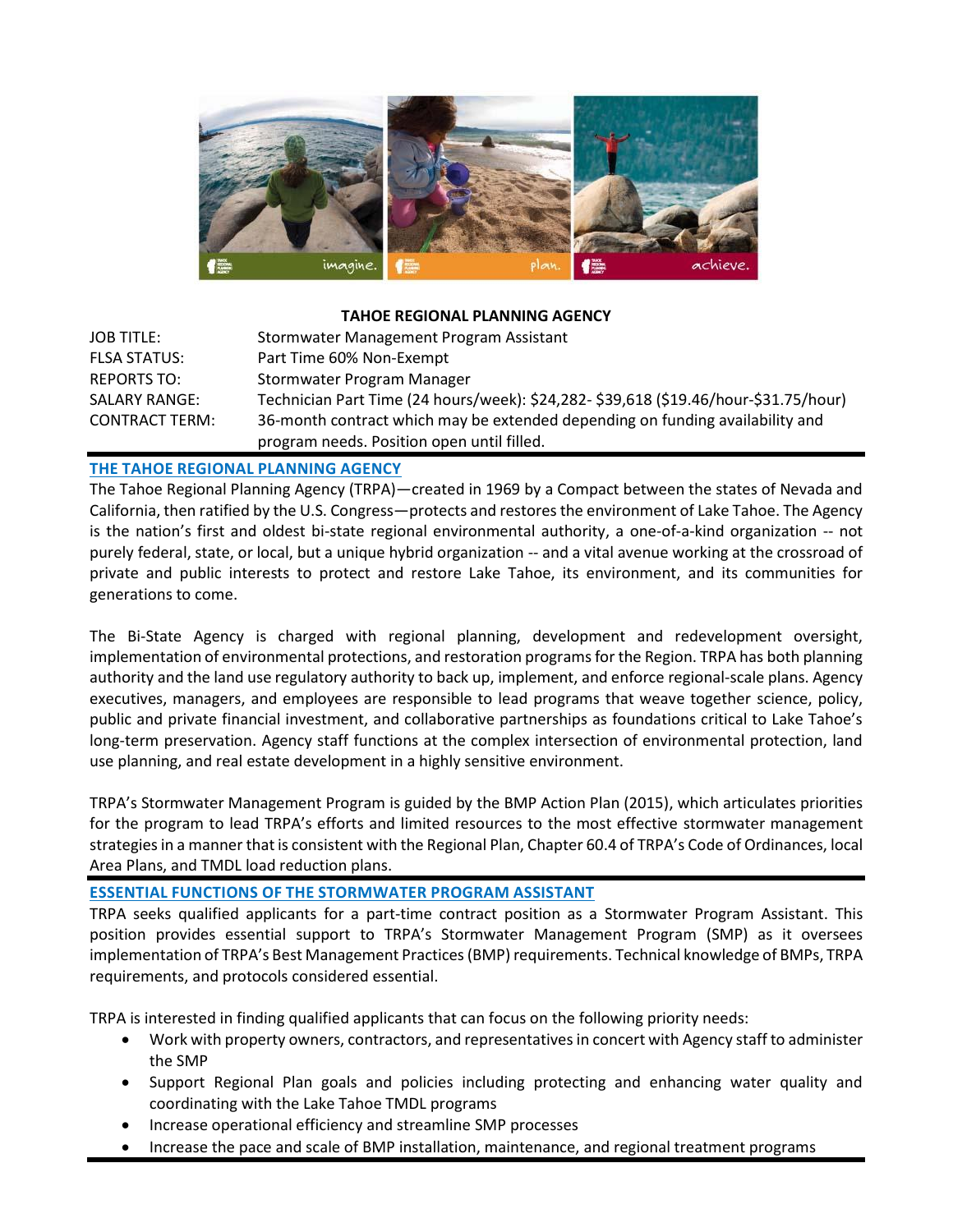### **ROLES AND RESPONSIBILITIES OF THE STORMWATER PROGRAM ASSISTANT**

- Provide customer service and assist the public with BMPs through phone and email
- Maintain organizational systems and improve electronic record keeping
- Provide technical assistance and aid the public preparing electronic permit applications
- Deliver effective communication in complicated situations
- Arrange meetings and staff field inspections
- Coordinate written correspondence and mailings
- Ensure data integrity through database entry and record-keeping
- Participate in online video conferencing
- Produce technical writing
- Review and format technical documents
- Organize and maintain digital files
- Help prepare Requests for Proposals for contract work and grant funding proposals as needed
- Help advance area-wide treatment programs
- Other duties as assigned

### **STORMWATER PROGRAM ASSISTANT REQUIREMENTS/DESIRED QUALIFICATIONS**

- Applicants must possess a bachelor's degree in a natural resources field, environmental planning, or closely related field (required)
- Master's Degree considered an asset
- Two to four years of relevant experience (required)
- Excellent interpersonal communication and problem-solving skills
- Analytical ability required to compile and interpret data
- Interprets somewhat complex rules/guidelines in making decisions
- Capacity to communicate detailed information, answer complex questions, and clarify points
- Ability to work effectively under pressure with a variety of public entities and other Agency staff
- Superior organizational skills and attention to detail
- Team player that exhibits initiative, tact, diplomacy, and professionalism
- Proficiency with Microsoft Office Suite and Adobe Acrobat
- Strong writing skills, including the ability to compose effective correspondence using correct grammar, spelling, and punctuation
- Self-directed and ability to complete remote work with minimal supervision
- Positive customer service attitude and professional phone etiquette
- Ability to keep on task and eliminate non-work-related distractions

### **TRPA CORE COMPETENCIES**

- Self-Development
- Critical Thinking and Continuous Improvement
- Fosters Collaborative Relationships and Teamwork
- Initiative and Results Focus
- Communication

## **WORKING CONDITIONS**

- Remote hybrid office work environment that may require sitting for long periods
- Using office equipment, computer, telephone, etc.
- Use of a variety of online tools and computer programs

### **AGENCY BENEFITS**

- 16.2 days Paid Time Off (PTO) annually for 60% part time employees
- 13 days paid holidays annually (hours prorated based on part time status)
- Retirement Program, the Agency has three Retirement Plans:
	- o Money Purchase Plan. In lieu of Social Security, the Agency contributes a dollar amount equal to 8% of the employee's annual salary toward retirement. This plan has immediate participation and 100% vesting.